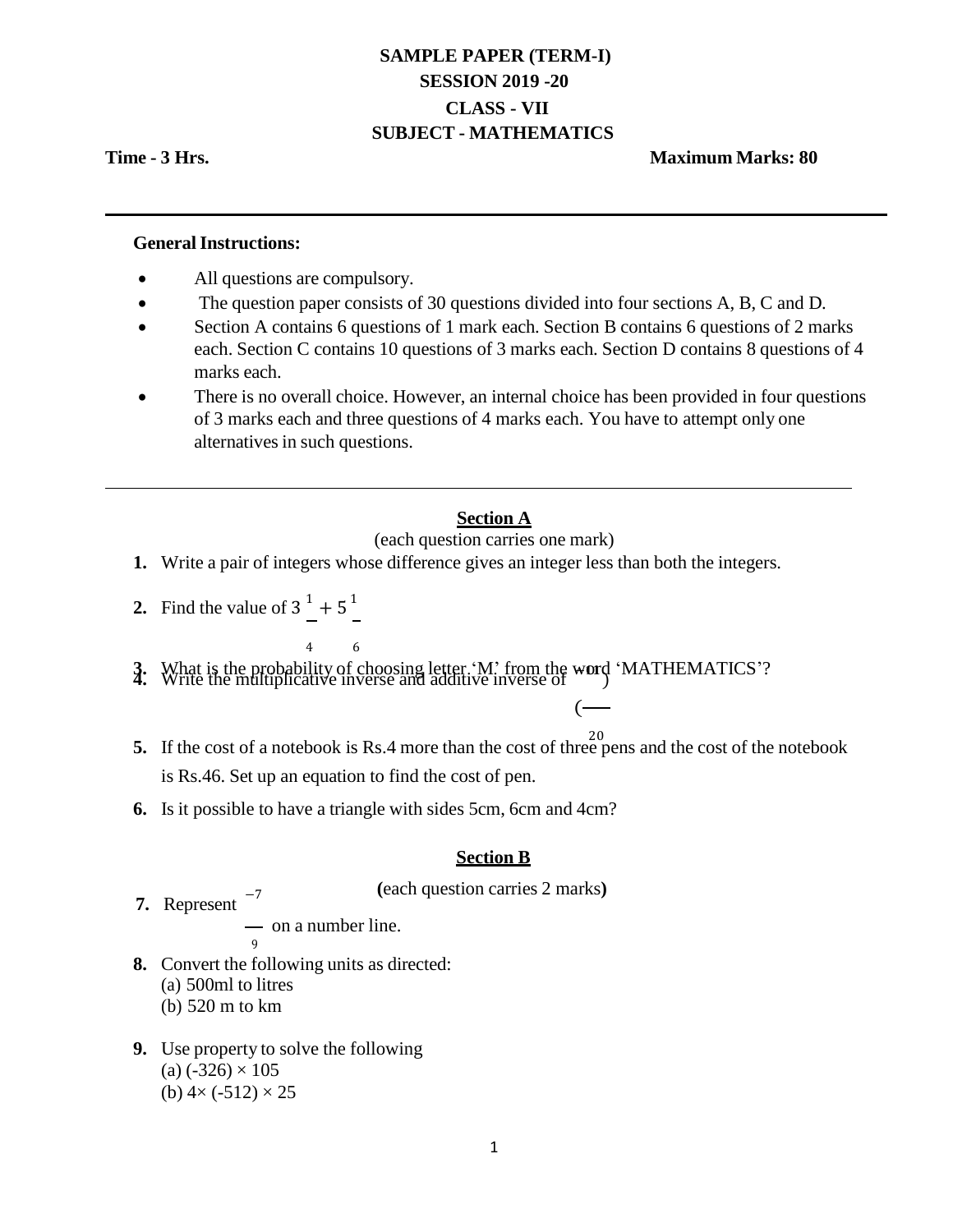**10.** Find the measures of *x* and *y* in the following figure if  $l_1 \parallel l_2$ .



- **11.** The marks obtained by 30 students in math test are as follows: 4,4,5,6,7,5,4,8,10,9,10,9,4,5,6,6,4,8,8,7,4,8,9,4,3,8,6,4,6,10 Make a frequency distribution table using tally marks.
- **12.** If the measure of two angles of a triangle are 52˚and 78˚.find the measure of the third angle

# **Section C**

(each question carries 3 marks)

**13.** Insert three rational numbers between  $\frac{1}{2}$  and  $\frac{-4}{2}$ .

**14.** Niti reads of a book and finds that 90 pages are still left. Find

8 (a) How many pages are there in the book?

(b) How many pages has Niti read? **OR**

Reema reads  $\ ^{1}$ th pages of a book. If she reads 40 pages more, she would have read

 $7^{1}$   $5^{1}$ th pages of the book. How many pages are left to read?

10 **15.** The supplement of an angle is one third of itself. Find the angle and its supplement.

An angle is 30° less than two times its supplement. Find the angles.

**16.** Solve for *x*:  $\frac{5x}{ } + \frac{15}{ } = 5$ 

8 4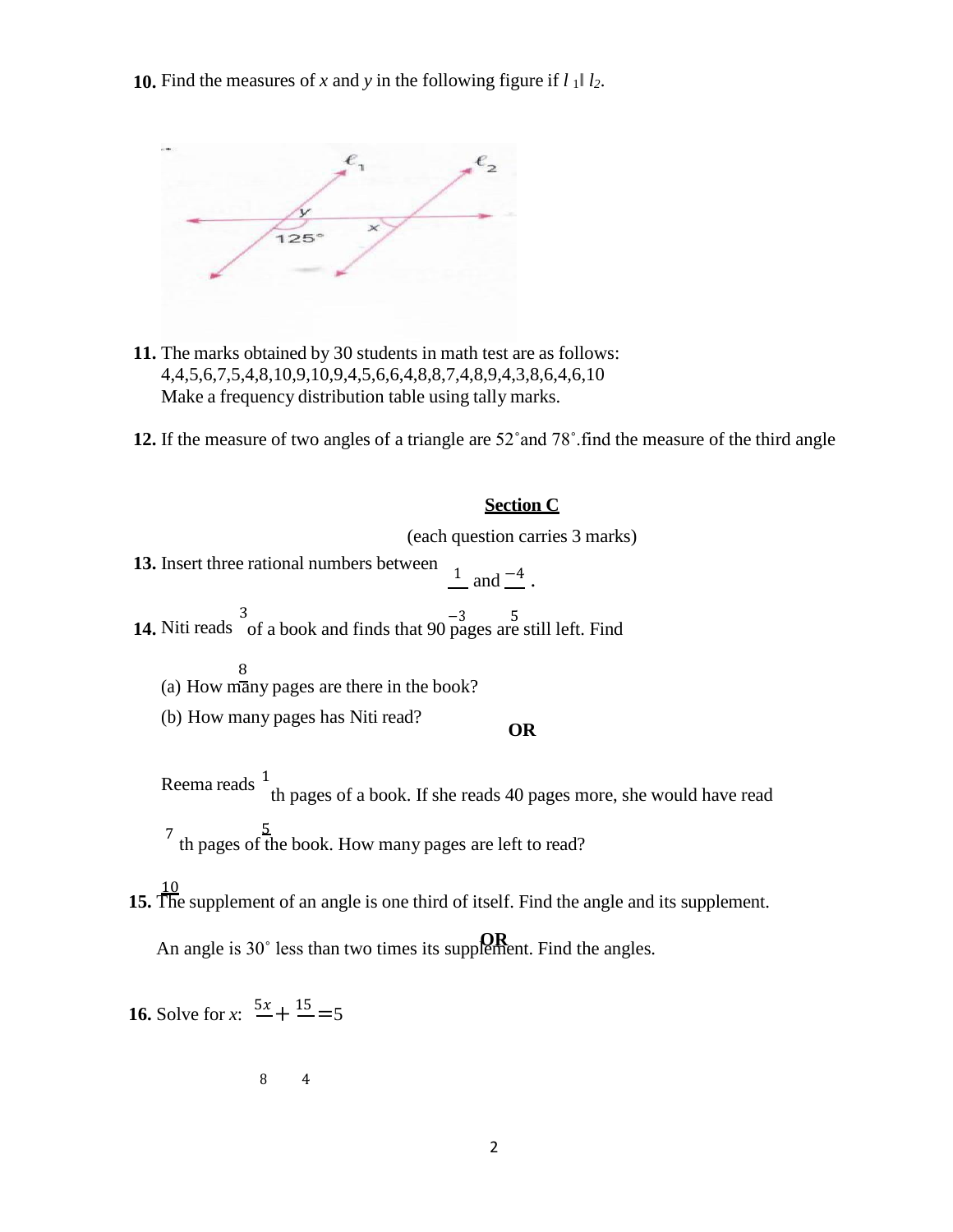**17.** Find *x, y* and *z* in the figure given below:

B  $50^\circ$ 

**18.**The number of workers employed at the work site of a construction company for 11 months is given below:

43, 52, 56, 47, 53, 60, 45, 40, 52, 48, 50

Find the mean, median and mode of the given data.

- **19.** At a place the temperature at 12 noon was 12˚C above zero. If it decreases at the rate of 2˚C per hour until midnight, at what time would the temperature be 4˚C below zero?
- **20.** A 17 m long ladder reached a window 15 m high from the ground on placing it against a wall . Find the distance of the foot of the ladder from the wall.

#### **OR**

Can 5cm, 12 cm and 13cm be the sides of right angled triangle? Justify your answer.

**21.** The length of a rectangle is 5 cm more than its breadth. If the perimeter of the rectangle is 38 cm Find its length and breadth.

## **OR**

Anju is 4 times as old as his son. After 16 years, she will be twice as old as his son. Find her son's present age.

**22.** In the given figure, identify:

- (a) A pair of unequal supplementary angles
- (b) A pair of adjacent angles which do not form a pair of complementary angles.
- (c) Two linear pairs

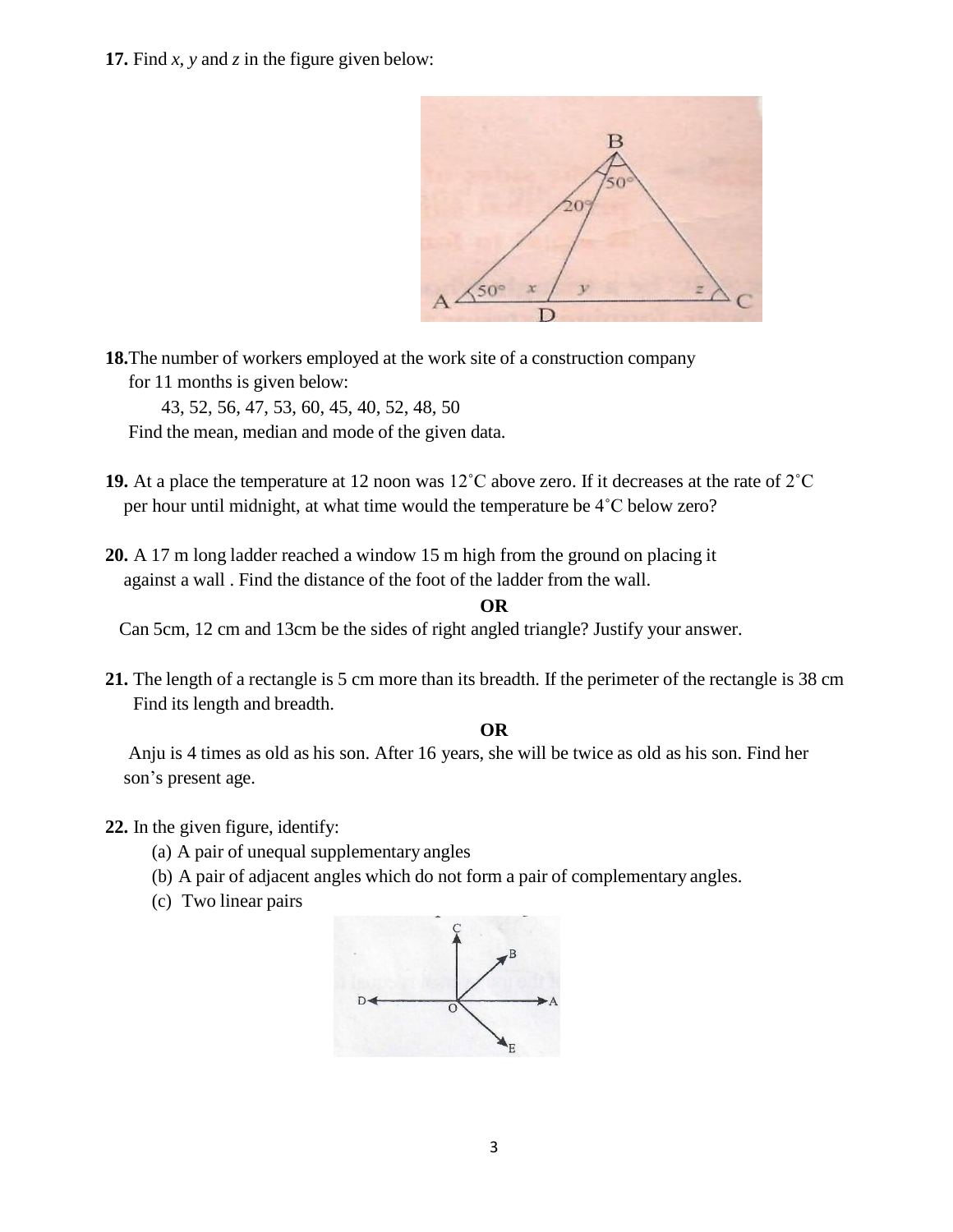#### **Section D**

(each question carries 4 marks )

**23.** Divide the sum of  $65$  and  $-8$ by their difference. **24.** A fruit seller bought  $\frac{3}{3}00$  frums. Out of these  $\frac{2}{3}$ 2 of the fuits were mangoes and the rest were  $\overline{5}$ apples.  $\sim$  of the apples were rotten. He sold the good apples at the rate of Rs 4  $\frac{1}{\sqrt{2}}$  per apple

15 13 How much money did he receive on selling the good apples?

**25.** A ladder 13 m long reaches a window which is 5m above the ground on one sideof a street. keeping its foot at the same point, the ladder is turned to the other side of the street to reach a window 12 m high. Find the width of the street.

# **OR**

The diagonals of rhombus measure 16 cm and 30 cm. find its perimeter.

**26.** In the given figure,  $l \parallel m$ . Find the value of *x*, *y*, *z* and *w*